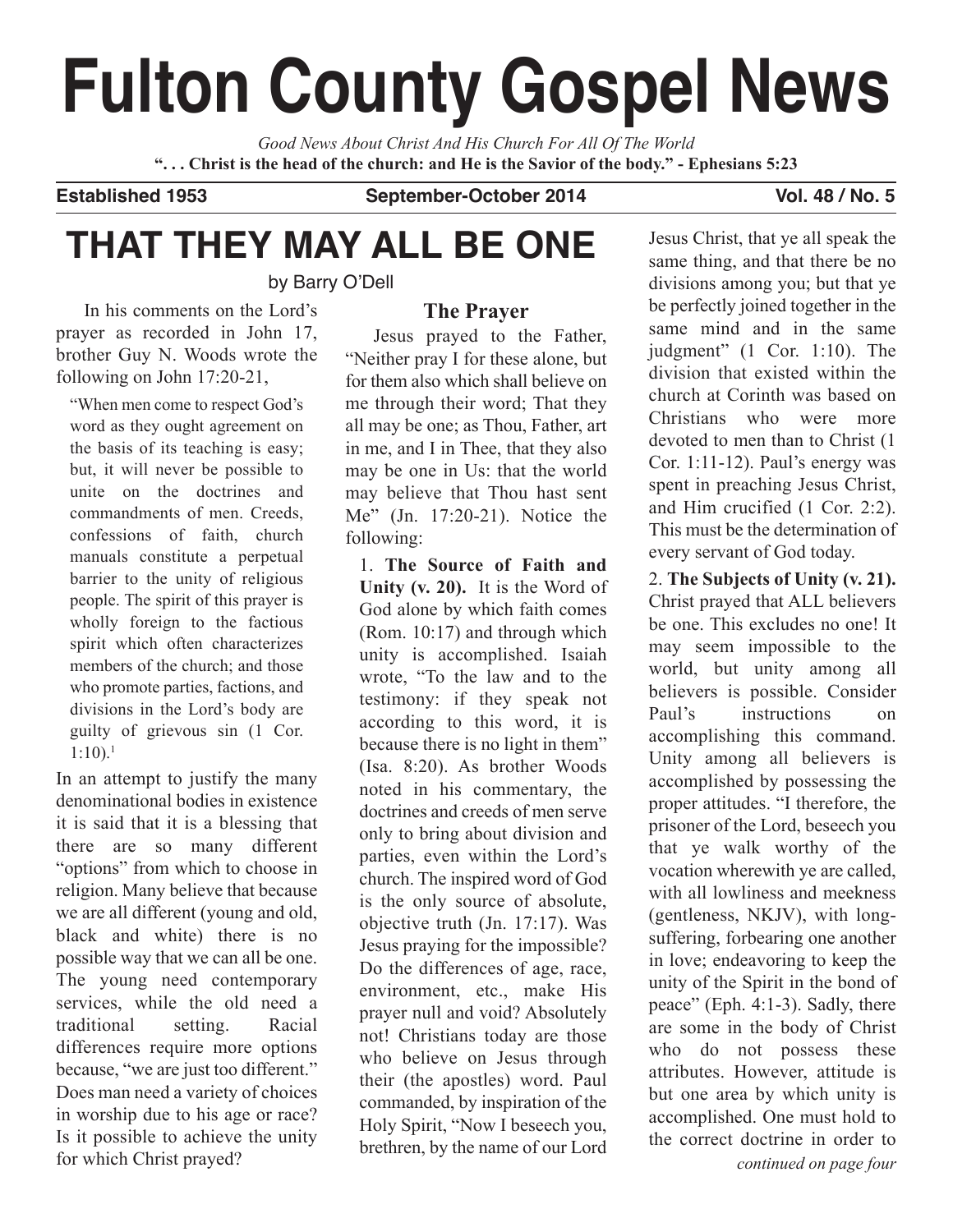#### **FULTON COUNTY GOSPEL NEWS** USPS Publication #211780

. . . is a Periodical publication issued monthly by the church of Christ at Third and Bethel (P.O. Box 251), Mammoth Spring, AR 72554-0251. **POSTMASTER: Please mail all changes of address to the above address.**

FCGN is mailed free of charge to any who care to receive it. We will be happy to add any names to the regular mailing list. If you send in a name we must have a complete address, including number and street name, or RR. or HCR number, plus box number, or a P.O. Box number and the **NINE DIGIT ZIP CODE.** This paper is supported by voluntary contributions for which we are grateful. Financial information will be furnished upon request. **Mail all address corrections or manuscripts to:**

#### **FULTON COUNTY GOSPEL NEWS** P.O. Box 251

Mammoth Spring, AR 72554

| Website  www.fultoncountygospelnews.org |
|-----------------------------------------|
|                                         |
|                                         |

### **BY LOVE SERVE ONE ANOTHER Bobby Liddell**

"For, brethren, ye have been called unto liberty; only use not liberty for an occasion to the flesh, but by love serve one another" (Gal. 5:13). Christians have been called unto liberty (freedom, ASV) by hearing and obeying the gospel of Christ (John 8:32; 2 The. 2:14), and, by so doing, are free from the bondage of sin. This freedom begins when we make the deliberate determination to be free from the practice of sin by repentance, free from the guilt of sin by obedience in order to have our sins washed away (Acts 22:16), and free from the eternal consequences which would have resulted had we continued in sin (Rom. 6:23). Paul cautions Christians not to use their "freedom for an occasion to the flesh." Salvation in Christ does not give us the right to live as we choose, but

does give us the right (and responsibility) to live as Christians (Rom. 6:16-18).

**Christians are free to serve.** "By love serve one another." A number of characteristics should manifest themselves in our lives because of our changed hearts. The first, love, signifies our benevolent and sacrificial love for one another. The second, willingness to serve, flows from the first. While love for one another tests the depth of our relationship in Christ, service tests its length. When one truly is ready and willing to serve his brothers, he will consider it an opportunity, not an irksome necessity, nor a tiresome drudgery. He will joyfully recall the Lord's example as One who came not to be served, but to serve (Mat. 20:26-28). Let our service be to the glory of God (Mat. 5:16).

**Christians are free from selfishness.** Love motivates mutual service. "What can you do to serve me?" springs from the lips of the selfish. It assaults the ears of the godly, and reverberates through the daily walk of life. It opens the door to the criticisms of the ungodly. We have allowed the world to teach us how to spell--and the world spells service as "serve us." Not so with God's people who are freed from the deadly bondage of sin, in order to serve in the bonds of Christian love. Brethren will serve one another cheerfully and faithfully because they serve God cheerfully and faithfully.

**In what ways can we serve one another?** We can seek the good of one another, serving with a sympathizing ear, a voice of admonition and exhortation, an uplifting hand, a watchful eye, a shoulder upon which to cry, a back

ready to bear the burden, and feet that will take both of us to where we need to go. We can speak the good of one another, serving by encouraging and praising, and by telling the truth, but not to our brother's hurt.

**Love looks for opportunities to serve and rejoices in serving.** If the biblical principle of serving one another sounds foreign to us, the problem may well be a lack of loving. Love makes service meaningful, selfless, and enduring for the one serving, and requires neither praise, promise, nor payment from the one served. When we mirror the love of God in our love one for another, we will happily be in bondage to one another, and will "through love serve one another."

*Bobby Liddell serves as the Administrative Dean for the Memphis School of Preaching.*

#### **New Editor**

The elders of the Mammoth Spring church of Christ have hired Barry O'Dell as the new preacher for the congregation and editor of FCGN. Barry and his wife, Gail, have two children, Sara, who is 10 years old and Garet, who is 8 years old. Barry is a 1997 graduate of Memphis School of Preaching and moved to Mammoth from the Leonard Street congregation in Pensacola, FL where he preached for over 7 years. He also served as an instructor at the Northwest Florida School of Biblical Studies. We pray that this paper will serve the brotherhood well as a source of encouragement and sound doctrine.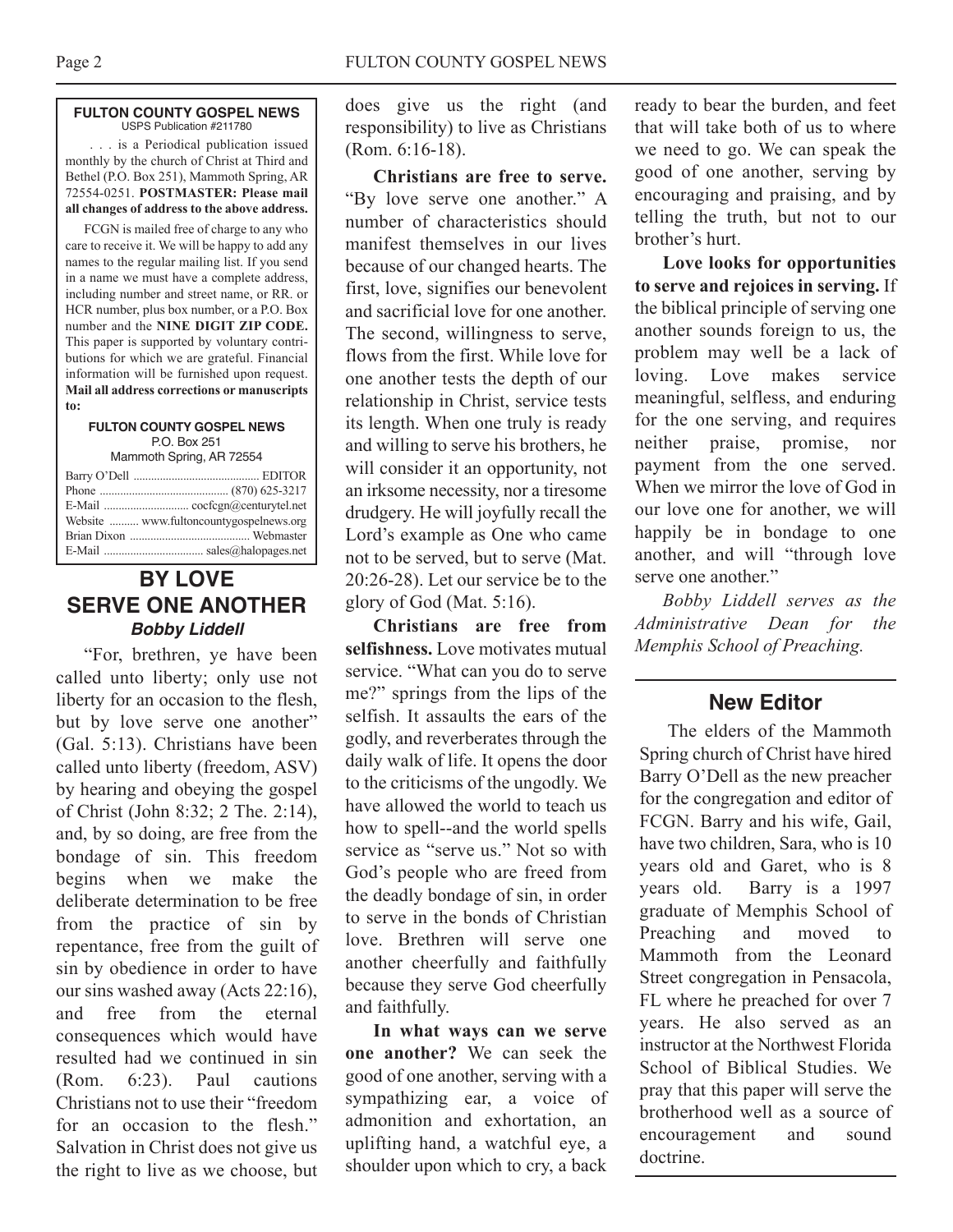#### **Nicodemus and Baptism** by Barry O'Dell

Only John's gospel tells of a Pharisee, a ruler of the Jews, by the name of Nicodemus. We are introduced to this man on the occasion of his coming to Christ at night with an observation (Jn. 3:2). We also read of Nicodemus as John records a discussion between some officers, the chief priests, and Pharisees about an attempt to arrest Jesus (Jn. 7:45-53). Finally, Nicodemus is revealed as one who assisted in the preparation of the body of Christ after the crucifixion (Jn. 19:39-40). Outside of these accounts we know nothing of the man named Nicodemus.

The Pharisee is best known for his night-time discussion with Jesus about the new birth and the kingdom of God as recorded in John 3. The apostle records,

"There was a man of the Pharisees, named Nicodemus, a ruler of the Jews: The same came to Jesus by night, and said unto him, Rabbi, we know that thou art a teacher come from God: for no man can do these miracles that thou doest, except God be with him. Jesus answered and said unto him, Verily, verily, I say unto thee, Except a man be born again, he cannot see the kingdom of God. Nicodemus saith unto him, How can a man be born when he is old? Can he enter the second time into his mother's womb, and be born? Jesus answered, Verily, verily, Isay unto thee, Except a man be born of water and of the Spirit, he cannot enter into the kingdom of God" (Jn. 3:1-5).

An important question for a 21<sup>st</sup> century reader to ask is, "How did Nicodemus understand what Jesus was saying?" It is rather obvious from the immediate context (v. 4) that he had a misunderstanding about what Jesus was saying. In fact, Jesus said, "Art thou a master of Israel, and knowest not these things" (Jn. 3:10)? Is it possible to connect a burial in

water (baptism) to what Jesus was saying to this man? Was there anything happening in those days that could have led to that understanding? Consider the following:

1. The kingdom of God was being preached by Jesus, John the Baptizer, the twelve, and seventy disciples sent out by Christ (Matt. 4:17; Matt. 3:2; Matt. 10:7; Lk. 10:9). There were at least 84 people preaching on the same subject during the lifetime of Christ and Nicodemus. They were going from house to house saying, "The kingdom of God is at hand!" We know from all four Gospel writers that the Pharisees heard this teaching and even questioned Jesus about His doctrine. From these facts one can safely make the inference that Nicodemus had heard of the kingdom of God prior to the encounter recorded by the apostle John.

2. When the message of the kingdom of God was being preached by John and others, what was being done? Matthew records about John's preaching, "Then went out to him Jerusalem, and all Judea, and all the region round about Jordan, and were baptized of him in Jordan, confessing their sins" (Matt. 3:5-6). John records the following of Jesus and the apostles, "When therefore the Lord knew how the Pharisees had heard that Jesus made and baptized more disciples than John, (Though Jesus Himself baptized not, but His disciples,)" (Jn. 4:1-2). With the message of the kingdom of God came the message of immersion in water! This also occurred after the establishment of the Lord's church as recorded in Acts 8:12 when the

gospel went to Samaria by the hands of Philip.

Why is it that so many today do not understand the simple teaching of Jesus as recorded in John 3:3-5? When one considers the above stated facts, the passage should become crystal clear. John, his teaching, and his baptism were well known throughout the region at that time. In fact, after his beheading, the memory John the Baptizer haunted Herod, "Herod . . . said unto his servants. This is John the Baptist; he is risen form the dead; and therefore mighty works do shew forth themselves in him" (Matt. 14:1-2). Jesus said of John, "Among them that are born of women there hath not risen a greater than John the Baptist" (Matt. 11:11). Many do not believe the connection with baptism and John 3 simply because they are dishonest. On one occasion this writer was told "I just can't believe that John 3 is talking about baptism." If one is not honest with the word of God, the truth will never be found and obeyed.

There are others who may not understand the teaching of John 3:3-5 simply because they have never been taught the truth. Only the gospel of Christ can save one from the eternal consequences of sin (Rom. 1:16; 6:23). When the pure gospel is sown into an honest and good heart, it will produce good fruit (Lk. 8:15).

#### **CONCLUSION**

God expects man to read and understand His word. Paul wrote, "Wherefore be ye not unwise, but understanding what the will of the Lord is" (Eph. 5:17). The subject of baptism is one of eternal consequence because to it is connected the forgiveness of sins (Acts 22:16) and salvation (1 Pet. 3:21). May we all seek first the kingdom of God and His righteousness on the subject of baptism (Matt. 6:33).